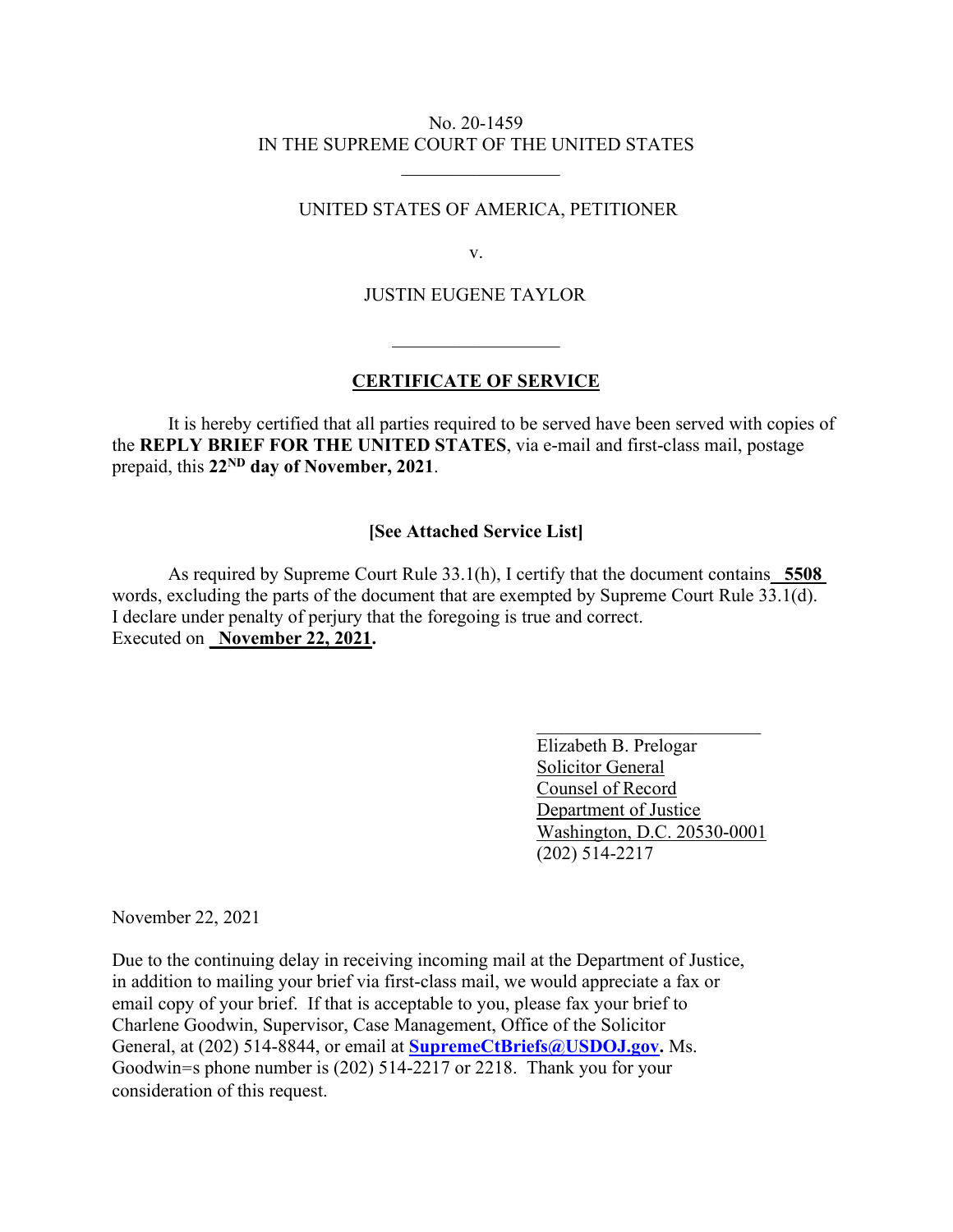20-1459 USA JUSTIN EUGENE TAYLOR

> DAVINA T. CHEN NATIONAL SENTENCING RESOURCE COUNSEL, FEDERAL PUBLIC AND COMMUNITY **DEFENDERS** 321 EAST 2ND STREET LOS ANGELES, CA 90012, CA 90012 323-474-6390 DAVINA@DAVINACHEN.COM

NEAL GOLDFARB 1301 FAIRMONT ST., NW WASHINGTON, DC 20009 GOLDFARBNEAL@GMAIL.COM

JEFFREY T. GREEN SIDLEY AUSTIN LLP 1501 K STREET, N.W. WASHINGTON, DC 20005 202-736-8291 JGREEN@SIDLEY.COM

JOSEPH E. HOREY BANES HOREY BERMAN & MILLER, LLC PO BOX 50-1969 SAIPAN MP, 95950 670-234-5684 JOSEPHHOREY@PACIFICLAWYERS.COM 670-234-5683(Fax)